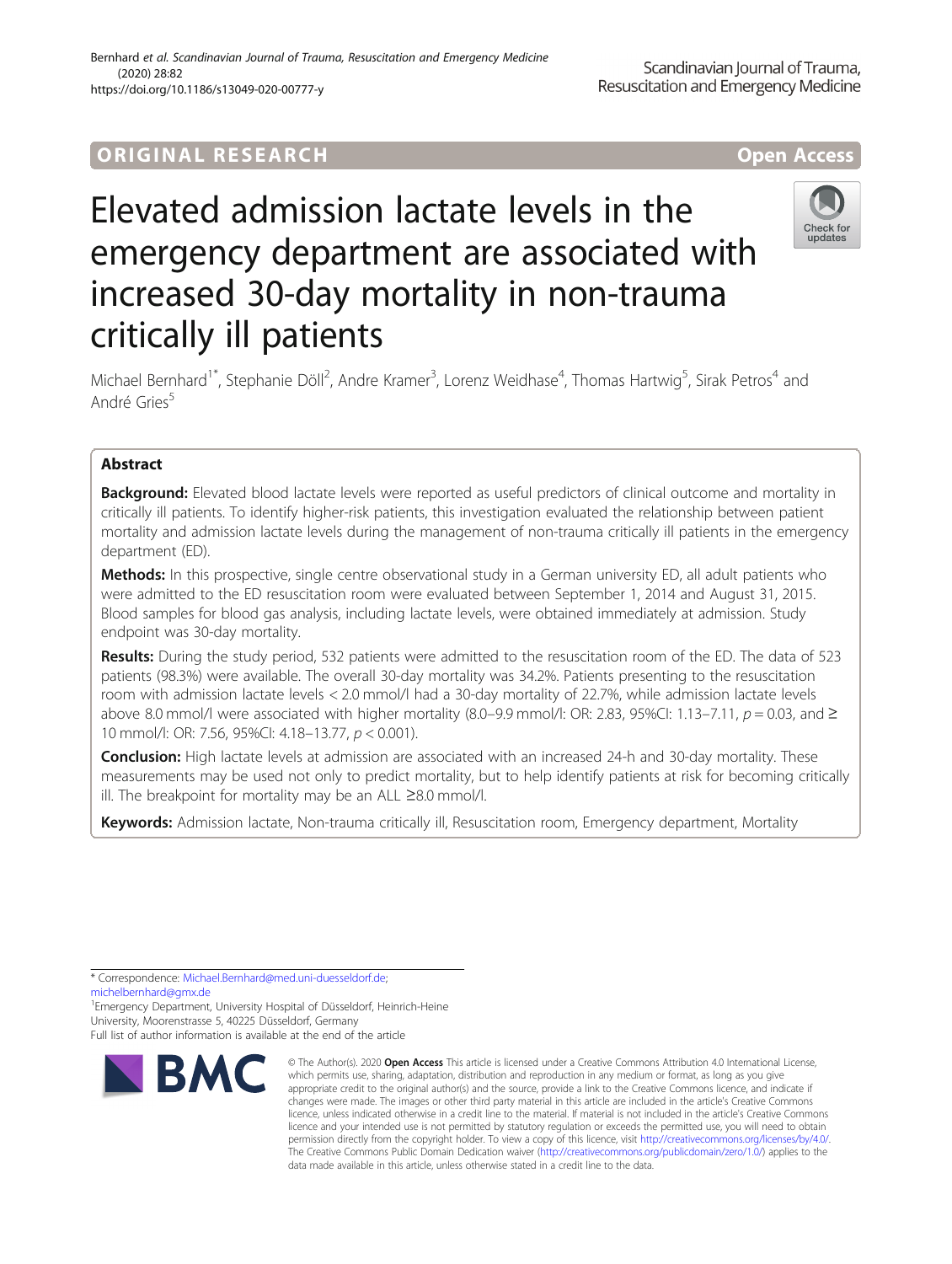# Introduction

Critically ill, non-trauma patients in the emergency department (ED) are a major, if under-represented group in the body of scientific literature  $[1]$  $[1]$ . Still, a significant amount of evidence demonstrates that initial lactate levels are useful predictor of organ failure, clinical outcome and mortality in ED patients suffering e.g. from sepsis [[2](#page-7-0)], pneumonia [[3](#page-7-0)], and gastrointestinal bleeding [\[4](#page-7-0)].

While lactate is not a direct measure of tissue perfusion, it can serve as a surrogate, as hyperlactatemia may represent different causes associated with worse outcome. Should a patient present to the ED with elevated lactate levels  $(> 2.0 \text{ mmol/l})$ , it is imperative that those values be remeasured within a given time interval to monitor and guide normalization during resuscitation, as was recommended by the publication of the International Guidelines for Management of Sepsis and Septic Shock [\[5](#page-7-0), [6](#page-7-0)]. The surviving sepsis campaign recommended in the 2018 update "Hour-1 bundle" that lactate levels be remeasured within 1 h of admission into the ED for all patients with suspected sepsis or septic shock [[7\]](#page-7-0). The goal being to manage the sepsis as quick as possible. Further data from critically ill ED patients who were admitted to the resuscitation room showed that lactate dynamics and time weighted average lactate may predict survival beyond 30 days [[8\]](#page-7-0). Additionally, blood lactate measurements are used to detect patients in critical conditions: e.g. occult shock, organ hypoperfusion or oxygen debt, in the ED.

There are still unanswered questions regarding the influence of admission lactate levels (ALL), namely whether or not ALL is a good predictor of mortality in a general cohort of critically ill non-trauma patients admitted to the resuscitation room of an ED.

The aim of this investigation was to evaluate the association between ALL and mortality among critically ill non-trauma patients presenting to the resuscitation room of a tertiary academic medical center's ED in an effort to better identify patients at high risk of death.

# Patients and methods

We conducted a prospective, single-centre observational study from September 1, 2014 to August 31, 2015, set in the ED at Leipzig University Hospital, Leipzig, Germany. The study protocol was approved by the Ethics Committee of the Medical Faculty of the University of Leipzig, Germany (264–14-25,082,014 and amendment 478/16-EK).

#### Study population

All patients  $\geq$ 18 years of age who met the resuscitation room's admission criteria (Table 1) were evaluated consecutively. Age, gender, and vital functions [systolic blood pressure, heart rate, temperature, oxygen saturation, respiratory rate, Glasgow coma scale (GCS)] were

#### Table 1 Resuscitation room admission criteria<sup>a</sup> [[1\]](#page-7-0),

Airway and breathing problems ("airway" and "breathing")

- airway obstruction (e.g. tongue swelling)
- respiratory insufficiency with high respiratory rate (with respiratory weakness) or low oxygen saturation
- necessity for invasive airway management
- invasive and non-invasive mechanical ventilation

Circulation problems ("circulation")

- cardiovascular insufficiency (e.g. hypotension, shock of any origin)
- state after or under cardiopulmonary resuscitation
- dysrhythmias
- bleeding

Unconsciousness or neurological deficit ("disability")

- ongoing unconsciousness of any origin
- Critical physical state ("environment")
- intoxication with an ABCDE problem
- rhabdomyolysis
- hypothermia

<sup>a</sup>Additional other resuscitation room activation criteria may exist and activation depends on the attending physician in charge

documented at resuscitation room admission. Out-ofhospital emergency medical services (EMS) interventions were documented, including if a patient was intubated, as well as whether mechanical ventilation, cardiopulmonary resuscitation or just support during the hospital admission were required. As part of our ED resuscitation room protocol, a blood gas analysis including lactate levels was performed in all patients within 15 min of hospital admission (Blood Gas analyzer: ABL800FLEX XQ, Radiometer, Germany). We used venous and arterial blood gas samples, because the results of both showed an excellent agreement concerning lactate levels [\[9](#page-7-0), [10](#page-7-0)]. Depending on the level of admission lactate levels (ALL), patients were stratified into the following categories: 0.0–1.9 mmol/l (ALL I), 2.0–3.9 mmol/l (ALL II), 4.0–5.9 mmol/l (ALL III), 6.0–7.9 mmol/l (ALL IV), 8.0–9.9 mmol/l (ALL V), and  $\geq 10.0$  mmol/l (ALL VI). In an additional analysis, patients were divided into the two groups: those who were mechanically ventilated and those who were not. In yet another analysis, patients were divided into the two ALL categories < 4.0 mmol/ l and  $\geq 4.0$  mmol/l according to Casserly et al. [[2\]](#page-7-0), and both groups were further classified into hypotensive (systolic blood pressure (SBP) ≤90 mmHg) and nonhypotensive patients (SBP > 90 mmHg) at hospital admission.

# Study outcomes

The primary outcome was death from any cause within 30 days after hospital admission. The 24-h mortality for the different ALL categories was also analyzed.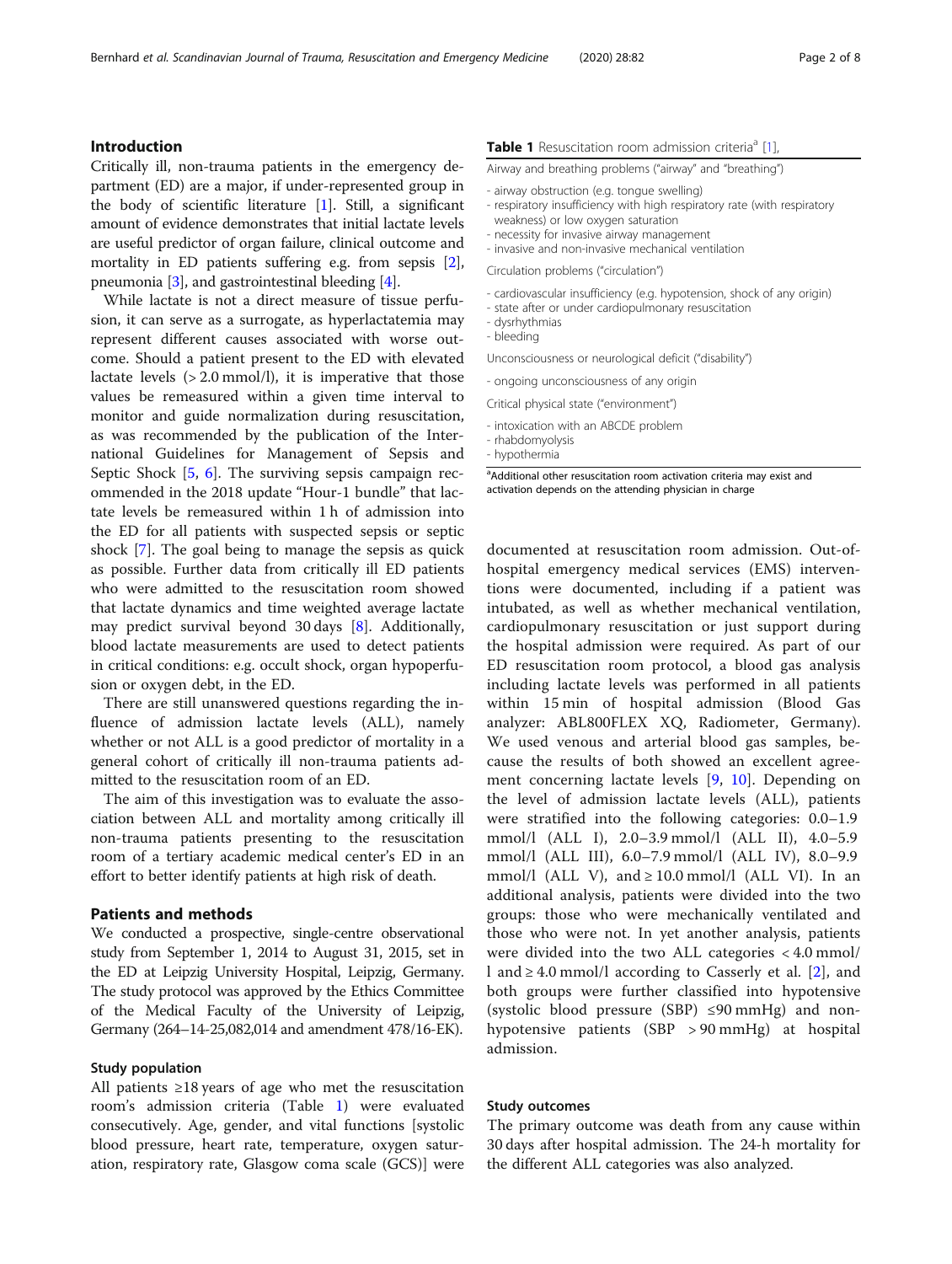# Statistical analysis

Continuous variables are presented as mean (±SD) or numbers and percentages. We used the Student's t-test or the Mann-Whitney-U-test for numerical variables and the Chi<sup>2</sup>-test for categorical variables. Odds ratio (OR) and corresponding 95% confidence intervals (CI) are reported. All analyses were performed using the SAS software, version 9.3 (SAS Institute Inc., Cary, NC, USA). A two-sided  $p$  value of  $< 0.05$  was considered statistically significant.

# Results

A total of 532 patients fulfilled the admission criteria of the ED resuscitation room, of whom full data sets were available for analysis in 523 patients (98.3%).

#### Patient population

The mean age of patients was  $68 \pm 18$  years and 57.9% were males. Clinical characteristics of the cohort at ED admission are shown in Tables 2 and [3](#page-3-0). The mean systolic blood pressure was  $135 \pm 57$  mmHg. 22% of patients were hypotensive at hospital admission and 7.5% of patients were undergoing cardiac arrest at hospital admission. The mean heart rate was  $96 \pm 38$  beats per minute and the mean body temperature (tympanic) was  $36.2 \pm 1.3$  °C. The mean respiratory rate was  $20 \pm 10$  per minute and the mean

Admission lactate level category (mmol/l)

arterial oxygen saturation was  $92 \pm 23$ %. Mechanical ventilation was already instituted at hospital admission in 36.5% of the patients, with 29.6% on invasive and 6.9% on non-invasive ventilation. The mean GCS was  $8 \pm 5$ . The 24-h mortality was 8.0% and the overall 30-day mortality was 34.2%.

#### Admission lactate levels

Patient characteristics stratified according to categories of the ALL were presented in Tables 2 and [3.](#page-3-0)

The 24-h mortality and 30-day mortality increased with higher ALL (Fig. [1](#page-4-0)). In comparison to patients with a normal ALL (ALL I: 0.0–1.9 mmol/l), patients in ALL categories IV  $(8.0-9.9 \text{ mmol/l})$  and V  $( \geq 10.0 \text{ mmol/l})$ had a significantly higher mortality (OR: 2.83, 95% confidence interval (95%CI): 1.13–7.11,  $p = 0.03$  vs. OR: 7.56, 95%CI: 4.18–13.77, p < 0.001) (Table [4](#page-4-0)). Patients of ALL categories II-IV did not show a higher mortality in comparison to patients with normal ALL (ALL II: 2.0–3.9 mmol/l, OR: 1.24, 95%CI: 0.73–2.10 vs. ALL III: 4.0–5.9 mmol/l, OR: 1.35, 95%CI: 0.72–2.53 vs. ALL IV: 6.0–7.9 mmol/l, OR: 2.02, 95%CI: 0.98–4.16). The Kaplan-Meier survival curve for patients in every ALL category is presented in Fig. [2](#page-5-0).

Patients with hypotension at admission had a significantly higher ALL than non-hypotensive patients  $(9.7 \pm$ 

Table 2 Vital functions and admission lactate levels

| no. (%)                                                                                                                                         | 154 (29.4%)      | 146 (27.9%)      | 74 (14.1%)       | 43 (8.2%)        | 22 (4.2%)        | 84 (16.1%)       | 523 (100.0%)     |
|-------------------------------------------------------------------------------------------------------------------------------------------------|------------------|------------------|------------------|------------------|------------------|------------------|------------------|
| male no. $(\%)$                                                                                                                                 | 85 (55.2%)       | 80 (54.8%)       | 45 (60.8%)       | 22 (51.1%)       | 13 (59.1%)       | 58 (69.4%)       | 303 (57.9%)      |
| Age $-yr$                                                                                                                                       | $68.6 \pm 17.6$  | $67.8 \pm 17.5$  | $69.7 \pm 15.3$  | $67.4 \pm 16.3$  | $72.4 \pm 16.7$  | $63.9 \pm 16.4$  | $67.8 \pm 17.6$  |
| SBP - mmHq                                                                                                                                      | $145.5 \pm 45.9$ | $136.5 \pm 44.9$ | $130.7 \pm 44.7$ | $133.4 \pm 57.1$ | $121.2 \pm 64.5$ | $110.3 \pm 66.0$ | $134.7 \pm 56.6$ |
| Hypotensive no. (%)                                                                                                                             | $11(7.1\%)$      | 21 (14.4%)       | 14 (18.9%)       | 12 (27.9%)       | 10 (45.5%)       | 47 (56.0%)       | 115 (22.0%)      |
| CPR adm.no. (%)                                                                                                                                 | 2(1.3%)          | 5(3.4)           | $1(1.4\%)$       | 2(4.7%)          | 3(13.6%)         | 27 (32.1%)       | 39 (7.5%)        |
| HR(X/min)                                                                                                                                       | $92.8 \pm 28.2$  | $94.9 \pm 32.6$  | $96.1 \pm 35.7$  | $108.6 \pm 32.9$ | $106.9 \pm 48.0$ | $96.0 \pm 52.0$  | $96.0 \pm 38.0$  |
| Temp tymp. $-\degree$ C                                                                                                                         | $36.5 \pm 14.5$  | $36.2 \pm 13.1$  | $36.4 \pm 15.4$  | $36.4 \pm 11.8$  | $36.1 \pm 15.5$  | $35.4 \pm 15.5$  | $36.2 \pm 14.3$  |
| Oxygen sat. - %                                                                                                                                 | $93.1 \pm 13.6$  | $91.6 \pm 14.6$  | $92.4 \pm 9.3$   | $87.6 \pm 23.4$  | $93.1 \pm 28.6$  | $88.7 \pm 39.1$  | $91.5 \pm 22.6$  |
| $RR - (x/min)$                                                                                                                                  | $19.1 \pm 9.5$   | $20.3 \pm 10.3$  | $21.9 \pm 11.5$  | $23.7 \pm 10.3$  | $19.6 \pm 9.2$   | $16.4 \pm 7.5$   | $19.8 \pm 10.0$  |
| GCS                                                                                                                                             | $9.8 \pm 4.8$    | $9.2 \pm 5.0$    | $9.2 \pm 5.1$    | $8.5 \pm 4.9$    | $5.7 \pm 4.3$    | $4.2 \pm 2.9$    | $8.4 \pm 5.1$    |
| Shock Index                                                                                                                                     | $0.7 \pm 0.3$    | $0.8 \pm 0.4$    | $0.8 \pm 0.5$    | $0.9 \pm 0.5$    | $1.1 \pm 0.6$    | $1.0 \pm 0.7$    | $0.8 \pm 0.5$    |
| Adm. MV no. (%)                                                                                                                                 | 43 (27.9%)       | 39 (26.7%)       | 26 (35.1%)       | $9(20.9\%)$      | 12 (54.5%)       | 62 (73.8%)       | 191 (36.5%)      |
| Invasive no. (%)                                                                                                                                | 27 (17.5%)       | 29 (19.9%)       | 18 (24.3%)       | 7(16.3%)         | 12 (54.5%)       | 62 (73.8%)       | 155 (29.6%)      |
| Non-invasive no. (%)                                                                                                                            | 16 (10.4%)       | 10 (6.8%)        | 8 (10.8%)        | $2(4.6\%)$       | $0(0.0\%)$       | $0(0.0\%)$       | 36 (6.9%)        |
| 24 h mortality no. (%)                                                                                                                          | $3(1.9\%)$       | $2(1.4\%)$       | $3(4.1\%)$       | $4(9.3\%)$       | 3 (13.6%)        | 27 (31.8%)       | 42 (8.0%)        |
| 30 d mortality no. (%)                                                                                                                          | 35 (22.7%)       | 39 (26.7%)       | 21 (28.4%)       | 16 (37.2%)       | 10 (45.5%)       | 58 (69.0%)       | 179 (34.2%)      |
| Values are mean with standard deviation: number (no) and nersentage (%) wryears. SRD systolic blood pressure. CDR adm, opgoing cardiopulmonary. |                  |                  |                  |                  |                  |                  |                  |

0.0–1.9 2.0–3.9 4.0–5.9 6.0–7.9 8.0–9.9 ≥10 all

are mean with standard deviation; number (no.) and percentage (%), yr years, SBP systolic blood pressure, CPR adm. ongoing cardiopulmonary resuscitation at hospital admission, HF heart rate, Temp tymp. temperature tympanic, Sat. arterial oxygen saturation, RR respiratory rate (spontaneous and mechanical ventilation), GCS Glasgow Coma Scale, Adm. MV mechanical ventilation at hospital admission, invasive = endotracheal intubation, supraglottic airway device, tracheostomy, d days, h hour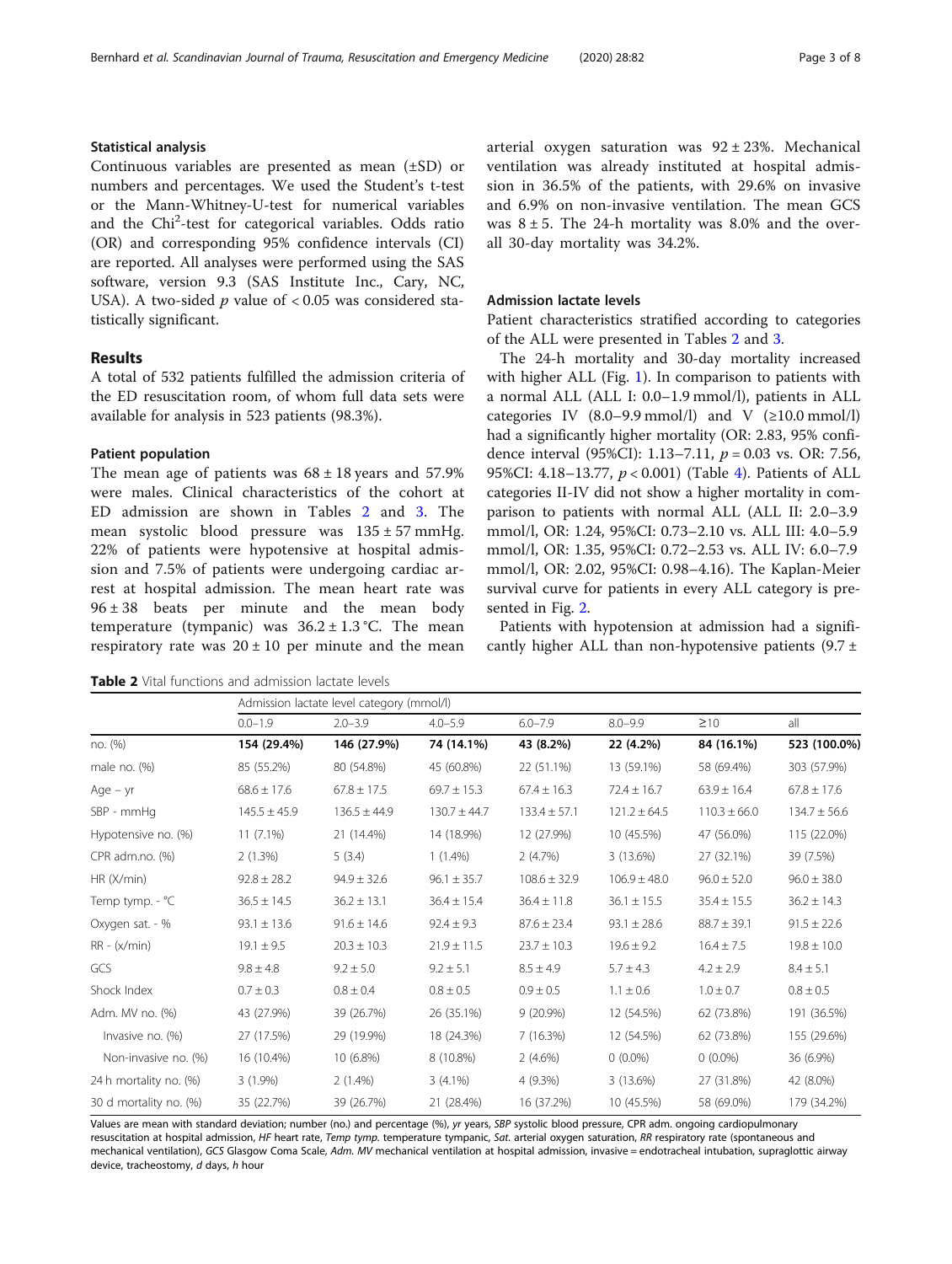|                                | Admission lactate level category (mmol/l) |             |             |             |             |            |              |  |  |  |
|--------------------------------|-------------------------------------------|-------------|-------------|-------------|-------------|------------|--------------|--|--|--|
|                                | $0.0 - 1.9$                               | $2.0 - 3.9$ | $4.0 - 5.9$ | $6.0 - 7.9$ | $8.0 - 9.9$ | $\geq 10$  | all          |  |  |  |
| no. (%)                        | 154 (29.4%)                               | 146 (27.9%) | 74 (14.1%)  | 43 (8.2%)   | 22 (4.2%)   | 84 (16.1%) | 523 (100.0%) |  |  |  |
| Sepsis                         | 15 (9.7%)                                 | 10 (6.8%)   | 12 (16.2%)  | 6 (14.0%)   | 1(4.5%)     | 10 (11.9%) | 54 (10.3%)   |  |  |  |
| Lower respiratory tract        | 9(5.8%)                                   | $5(3.4\%)$  | $4(5.4\%)$  | 4 (9.3%)    | $0(0.0\%)$  | $5(6.0\%)$ | 27 (5.2%)    |  |  |  |
| Urinary tract infection        | $5(3.2\%)$                                | $3(2.1\%)$  | 2(2.7%)     | 2(4.7%)     | $1(4.5\%)$  | $0(0.0\%)$ | 13 (2.5%)    |  |  |  |
| Intra-abdominal                | $0(0.0\%)$                                | $0(0.0\%)$  | 2(2.7%)     | $0(0.0\%)$  | $0(0.0\%)$  | $1(1.2\%)$ | $3(0.6\%)$   |  |  |  |
| Other                          | $1(0.6\%)$                                | $2(1.4\%)$  | $4(5.4\%)$  | $0(0.0\%)$  | $0(0.0\%)$  | $4(4.8\%)$ | $11(2.1\%)$  |  |  |  |
| Lung disease                   | 36 (23.4%)                                | 23 (15.8%)  | 11 (15.1%)  | 7(16.3%)    | 3 (13.6%)   | $6(7.1\%)$ | 86 (16.4%)   |  |  |  |
| COPD                           | 15 (9.7%)                                 | 13 (8.9%)   | 4 (5.5%)    | $3(7.0\%)$  | $2(9.1\%)$  | $4(4.8\%)$ | 41 (7.8%)    |  |  |  |
| Pneumonia                      | 14 (9.1%)                                 | $0(0.0\%)$  | 5(6.8%)     | 4 (9.3%)    | $0(0.0\%)$  | $1(1.2\%)$ | 24 (4.6%)    |  |  |  |
| Pneumothorax                   | $1(0.6\%)$                                | 1(0.7%)     | $0(0.0\%)$  | $0(0.0\%)$  | $0(0.0\%)$  | $0(0.0\%)$ | $2(0.4\%)$   |  |  |  |
| <b>Bolus</b>                   | $1(0.6\%)$                                | $1(0.7\%)$  | $1(1.4\%)$  | $0(0.0\%)$  | $0(0.0\%)$  | $1(1.2\%)$ | $4(0.8\%)$   |  |  |  |
| Aspiration                     | $1(0.6\%)$                                | $5(3.4\%)$  | $1(1.4\%)$  | $0(0.0\%)$  | $1(4.5\%)$  | $0(0.0\%)$ | 8 (1.5%)     |  |  |  |
| Airway bleeding                | $4(2.6\%)$                                | $3(2.1\%)$  | $0(0.0\%)$  | $0(0.0\%)$  | $0(0.0\%)$  | $0(0.0\%)$ | 7(1.3%)      |  |  |  |
| Neurological disease           | 63 (40.9%)                                | 45 (30.8%)  | 20 (27.1%)  | 13 (30.2%)  | 6 (27.3%)   | 15 (17.9%) | 162 (31.0%)  |  |  |  |
| Stroke                         | 19 (12.3%)                                | 10 (6.8%)   | $3(4.1\%)$  | $0(0.0\%)$  | $1(4.5\%)$  | $0(0.0\%)$ | 33 (6.3%)    |  |  |  |
| Seizure                        | $1(0.6\%)$                                | 4(2.7%)     | 8 (10.8%)   | 8(18.6)     | 4 (18.2%)   | 9(10.7%)   | 34 (6.5%)    |  |  |  |
| Intracerebral bleeding         | 18 (11.7%)                                | 11 (7.5%)   | $4(5.4\%)$  | 4 (9.3%)    | $0(0.0\%)$  | 2(2.4%)    | 39 (7.5%)    |  |  |  |
| Intoxication                   | 20 (13.0%)                                | 14 (9.6%)   | 2(2.7%)     | $0(0.0\%)$  | $1(4.5\%)$  | $0(0.0\%)$ | 37 (7.1%)    |  |  |  |
| Unconsciousness <sup>a</sup>   | 5(3.2%)                                   | 4(2.7%)     | 2(2.7%)     | 1(2.3%)     | $0(0.0\%)$  | $4(4.8\%)$ | 16 (3.1%)    |  |  |  |
| Psychiatric disorder           | $0(0.0\%)$                                | $2(1.4\%)$  | $1(1.4\%)$  | $0(0.0\%)$  | $0(0.0\%)$  | $0(0.0\%)$ | $3(0.6\%)$   |  |  |  |
| Cardiovascular disease         | 32 (20.8%)                                | 52 (35.6%)  | 26 (35.3%)  | 10 (23.2%)  | 10 (45.4%)  | 42 (50.0%) | 172 (32.9%)  |  |  |  |
| Pulmonary edema                | $8(5.2\%)$                                | 10 (6.8%)   | 5(6.8%)     | $1(2.3\%)$  | $1(4.5\%)$  | $0(0.0\%)$ | 25 (4.8%)    |  |  |  |
| Congestive heart failure       | $9(5.8\%)$                                | 15 (10.3%)  | $6(8.1\%)$  | 4 (9.3%)    | $2(9.1\%)$  | $6(7.1\%)$ | 42 (8.0%)    |  |  |  |
| arhythmia                      | $0(0.0\%)$                                | 7(4.8%)     | 2(2.7%)     | $0(0.0\%)$  | $1(4.5\%)$  | $1(1.2\%)$ | $11(2.1\%)$  |  |  |  |
| Myocardial infarction          | $6(3.9\%)$                                | 13 (8.9%)   | 7(9.5%)     | 4 (9.3%)    | 3 (13.6%)   | 13 (15.5%) | 46 (8.8%)    |  |  |  |
| Pulmonary embolism             | $4(2.6\%)$                                | 6 (4.1%)    | $1(1.4\%)$  | $0(0.0\%)$  | $1(4.5\%)$  | 12 (14.3%) | 24 (4.6%)    |  |  |  |
| Aortic dissection              | $3(1.9\%)$                                | $1(0.7\%)$  | $3(4.1\%)$  | $0(0.0\%)$  | $0(0.0\%)$  | $0(0.0\%)$ | 7(1.3%)      |  |  |  |
| Cardiac arrest, unknown reason | 2(1.3%)                                   | $0(0.0\%)$  | 2(2.7%)     | 1(2.3%)     | $2(9.1\%)$  | 10 (11.9%) | 17 (3.3%)    |  |  |  |
| Gastrointestinal disease       | $3(1.9\%)$                                | 8(5.5%)     | $1(1.4\%)$  | $3(7.0\%)$  | $0(0.0\%)$  | $6(7.1\%)$ | 21 (4.0%)    |  |  |  |
| Lower GIB                      | $0(0.0\%)$                                | $1(0.7\%)$  | $0(0.0\%)$  | $0(0.0\%)$  | $0(0.0\%)$  | $0(0.0\%)$ | $1(0.2\%)$   |  |  |  |
| Upper GIB                      | 2(1.3%)                                   | $5(3.4\%)$  | $1(1.4\%)$  | $3(7.0\%)$  | $0(0.0\%)$  | $5(6.0\%)$ | 16 (3.1%)    |  |  |  |
| RAAA                           | $1(0.6\%)$                                | $2(1.4\%)$  | $0(0.0\%)$  | $0(0.0\%)$  | $0(0.0\%)$  | $1(1.2\%)$ | $4(0.8\%)$   |  |  |  |
| Others                         | 5 (3.2%)                                  | 8 (5.5%)    | 4 (5.5%)    | 4 (9.3%)    | $2(9.1\%)$  | $5(6.0\%)$ | 28 (5.4%)    |  |  |  |
| Drowning                       | $1(0.6\%)$                                | $0(0.0\%)$  | $0(0.0\%)$  | 1(2.3%)     | $0(0.0\%)$  | $1(1.2\%)$ | $3(0.6\%)$   |  |  |  |
| Hyperthermia                   | $0(0.0\%)$                                | $1(0.7\%)$  | $0(0.0\%)$  | $0(0.0\%)$  | $0(0.0\%)$  | $0(0.0\%)$ | $1(0.2\%)$   |  |  |  |
| Hypothermia                    | $0(0.0\%)$                                | $0(0.0\%)$  | $1(1.4\%)$  | $0(0.0\%)$  | $0(0.0\%)$  | $1(1.2\%)$ | $2(0.4\%)$   |  |  |  |
| Exsiccosis                     | $0(0.0\%)$                                | 1(0.7%)     | $0(0.0\%)$  | $0(0.0\%)$  | $1(4.5\%)$  | $0(0.0\%)$ | $2(0.4\%)$   |  |  |  |
| Renal failure                  | $1(0.6\%)$                                | $2(1.4\%)$  | 2(2.7%)     | $0(0.0\%)$  | $1(4.5\%)$  | $1(1.2\%)$ | 7 (1.3%)     |  |  |  |
| Other                          | 3 (1.9%)                                  | 4 (2.7%)    | $1(1.4\%)$  | 3 (7.0%)    | $0(0.0\%)$  | 2 (1.4%)   | 13 (2.5%)    |  |  |  |

#### <span id="page-3-0"></span>Table 3 Patient characteristics and admission lactate levels

Values as number (no.) and percentage (%), <sup>a</sup>unknown origin, GIB gastrointestinal bleeding, RAAA ruptured abdominal aortic aneurysm

6.9 vs.  $4.2 \pm 5.3$  mmol/l,  $p = 0.0001$ ). Non-survivors had significantly higher ALL than survivors  $(7.9 \pm 6.6 \text{ vs.})$  $4.1 \pm 5.3$  mmol/l,  $p = 0.0001$ ).

Across all ALL categories, mechanically ventilated patients had a higher 30-day mortality than those who were not mechanically ventilated (Table [5](#page-5-0)).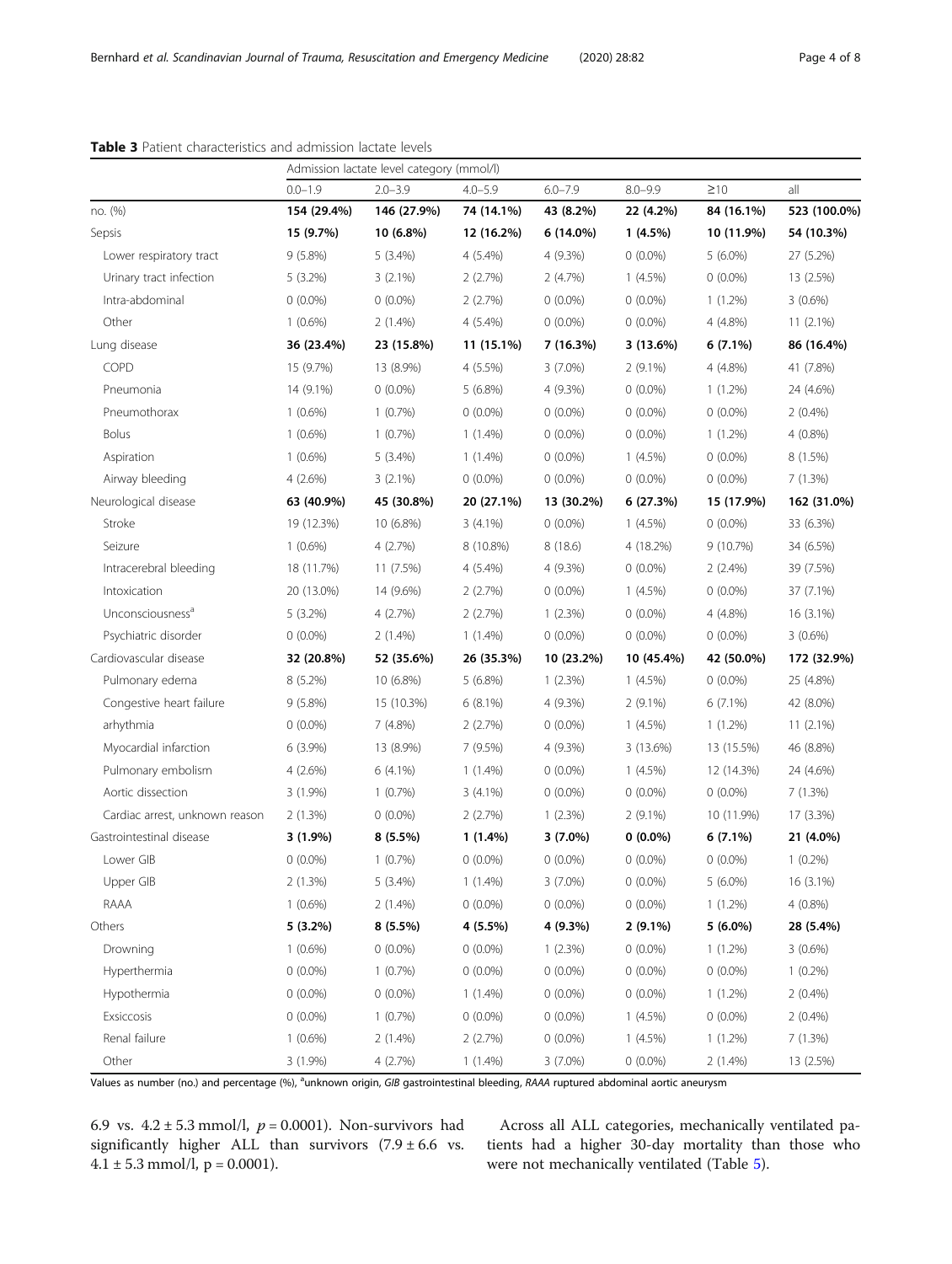<span id="page-4-0"></span>

The 30-day mortality in the ALL category < 4.0 mmol/ l did not differ between patients without and with hypotension (Fig. [3a](#page-6-0)) (23.0 vs. 33.3%,  $p = 0.211$ , twosided Chi<sup>2</sup>-test). In contrast, the 30-day mortality was significantly different between patients without vs. with hypotension in the subgroup of patients with ALL category  $\geq 4.0$  mmol/l, (28.1 vs. 75.9%,  $p < 0.001$ ).

Excluding patients who underwent cardiopulmonary resuscitation at admission (Fig. [3](#page-6-0)b), 30-day mortality in the subgroup with ALL < 4.0 mmol/l did not differ between patients without vs. with hypotension (23.0 vs. 32.0%,  $p = 0.315$ ). In the subgroup with ALL ≥4.0 mmol/l, we found only a trend towards a higher 30 day mortality in patients with hypotension (28.1 vs. 42.2%,  $p = 0.07$ ).

#### **Discussion**

This prospective, single-centre, observational study demonstrated that increased levels of ALL at ED resuscitation room admission indicate a higher mortality in critically ill non-trauma patients. Patients with hypotension or cardiac arrest at hospital admission showed the highest levels. Taken together, increased ALL is strongly associated with mortality in critically ill resuscitation room patients.

Elevated lactate has been observed in a broad spectrum of patients in the ED, especially in patients suffering from infection (23%), seizure (20%), and cardiovascular disease (11%) [\[11](#page-7-0)]. However, while knowing the blood lactate levels was very informative in identifying critically ill patients who presented with an infection, those lactate levels did a poor job of identifying critically ill patients among those who were suffering from a seizure  $[11]$  $[11]$  $[11]$ . The results of our investigation are in line with those from Bou Chel et al.  $[12]$  $[12]$ , finding a stepwise increase of mortality for low, intermediate, and high lactate groups in a diverse patient population. Blood lactate measurements are useful for risk assessment in patients admitted acutely to the hospital [[13\]](#page-7-0).

Lactate measurement plays a crucial role in early sepsis management, since lactate ≥4 mmol/l is considered a marker of sepsis severity. The surviving

Table 4 Admission lactate levels and mortality

|                          | Admission lactate level category (mmol/l) |               |               |               |                   |                   |                                                    |  |
|--------------------------|-------------------------------------------|---------------|---------------|---------------|-------------------|-------------------|----------------------------------------------------|--|
|                          | $0.0 - 1.9$                               | $2.0 - 3.9$   | $4.0 - 5.9$   | $6.0 - 7.9$   | $8.0 - 9.9$       | $\geq 10$         |                                                    |  |
| no. (%)                  | 154 (29.4%)                               | 146 (27.9%)   | 74 (14.1%)    | 43 (8.2%)     | 22 (4.2%)         | 84 (16.1%)        |                                                    |  |
| <b>OR</b>                | (Reference)                               | 1.24          | 1.35          | 2.02          | 2.83 <sup>a</sup> | 7.56 <sup>b</sup> | ${}^{a}p = 0.03; {}^{b}p < 0.001$<br>vs. reference |  |
| 95%CI                    |                                           | $0.73 - 2.10$ | $0.72 - 2.53$ | $0.98 - 4.16$ | $1.13 - 7.11$     | 4.18-13.77        |                                                    |  |
| 30-day mortality [n (%)] | 35 (22.7%)                                | 39 (26.7%)    | 21 (28.4%)    | 16 (37.2%)    | 10 (45.5%)        | 58 (69.0%)        |                                                    |  |

OR odds ratio, 95% CI 95% confidence interval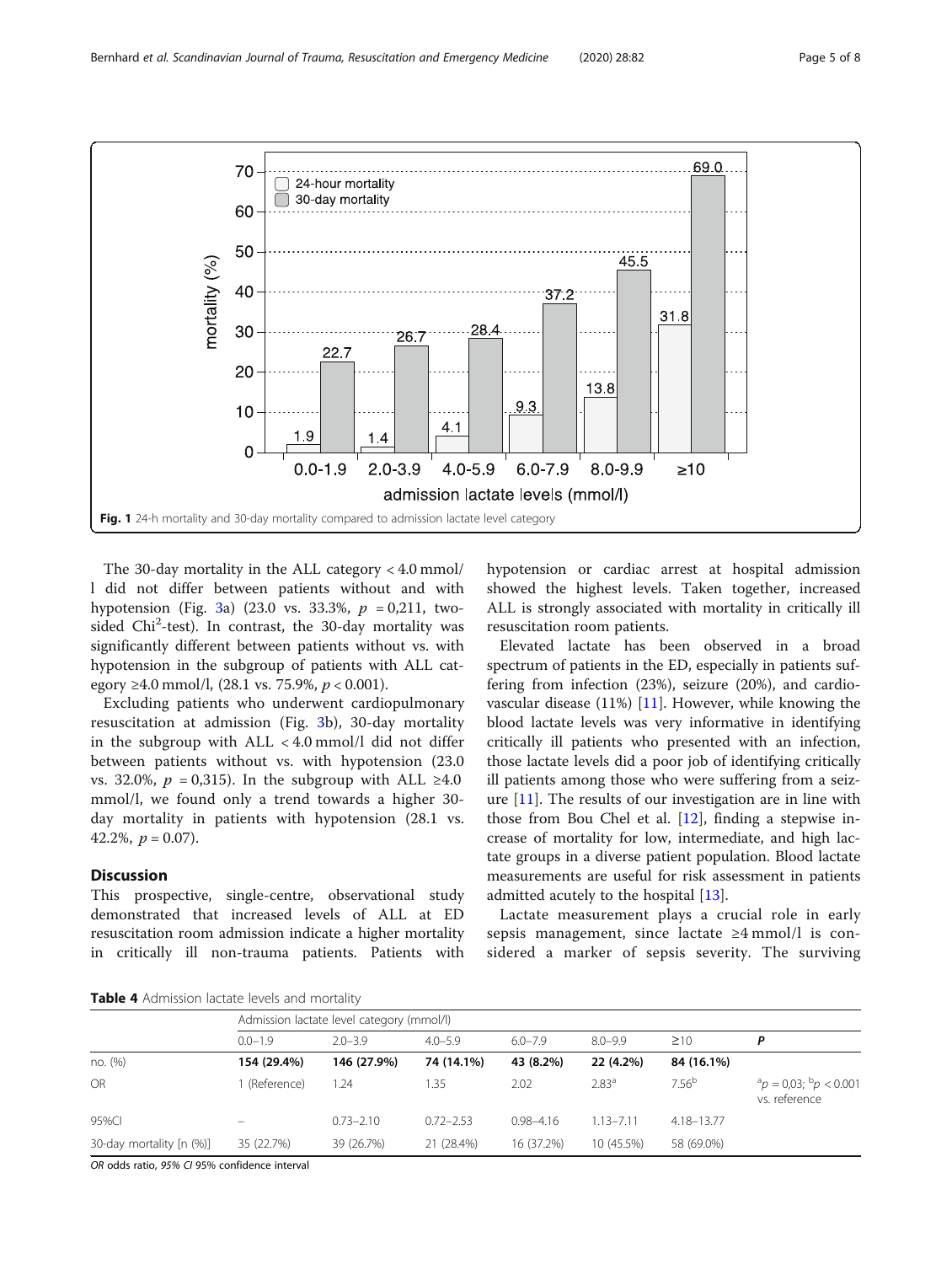<span id="page-5-0"></span>

sepsis campaign recommends the measurement of lactate within 1 h after ED presentation for all patients with suspected sepsis or septic shock [[7](#page-7-0)]. Only 10% of our cohort were suffering from sepsis. Regardless of sepsis, ALL  $\geq 8.0$  mmol/l was associated with significantly higher all-cause mortality. The breakpoint for mortality prediction seems to be an ALL ≥8.0 mmol/l. In line with the literature, a blood lactate above 10.0 mmol/l was associated with the highest mortality (OR 7.56) [[14](#page-7-0)]. The lack of

Table 5 Vital functions and admission lactate levels for not ventilated and ventilated patients

|                        | Admission lactate level category (mmol/l) |                  |                  |                  |                  |                  |                  |  |  |
|------------------------|-------------------------------------------|------------------|------------------|------------------|------------------|------------------|------------------|--|--|
|                        | $0.0 - 1.9$                               | $2.0 - 3.9$      | $4.0 - 5.9$      | $6.0 - 7.9$      | $8.0 - 9.9$      | $\geq 10$        | all              |  |  |
| no. (%)                | 154 (29.4%)                               | 146 (27.9%)      | 74 (14.1%)       | 43 (8.2%)        | 22 (4.2%)        | 84 (16.1%)       | 523 (100.0%)     |  |  |
| Adm. No MV             | 125 (81.2%)                               | 116 (79.5%)      | 56 (75.7%)       | 36 (83.7%)       | 10 (45.5%)       | 22 (26.2%)       | 365 (69.8%)      |  |  |
| SBP - mmHg             | $148.2 \pm 42.0$                          | $138.9 \pm 37.7$ | $130.6 \pm 41.1$ | $138.0 \pm 48.5$ | $119.7 \pm 44.5$ | $100.9 \pm 40.5$ | $138.4 \pm 42.4$ |  |  |
| <b>GCS</b>             | $10.9 \pm 4.3$                            | $10.7 \pm 4.4$   | $11.1 \pm 4.4$   | $9.6 \pm 4.7$    | $8.9 \pm 4.8$    | $7.4 \pm 4.4$    | $10.5 \pm 4.5$   |  |  |
| 30 d mortality no. (%) | 30 (24.0%)                                | 31 (26.7%)       | 16 (28.6%)       | 8 (22.2%)        | $1(10.0\%)$      | 5 (22.7%)        | 91 (24.9%)       |  |  |
| Adm, MV                | 29 (18.8%)                                | 30 (20.5)        | 18 (24.3%)       | 7(16.3%)         | 12 (54.5%)       | 62 (73.8%)       | 158 (30.2%)      |  |  |
| SBP - mmHq             | $134.4 \pm 38.4$                          | $128.2 \pm 39.0$ | $130.8 \pm 47.3$ | $107.0 \pm 31.2$ | $122.7 + 54.1$   | $115.6 \pm 52.8$ | $96.0 \pm 38.0$  |  |  |
| GCS                    | $4.3 \pm 3.1$                             | $3.3 \pm 1.6$    | $3.3 \pm 1.2$    | $3.0 \pm 0.0$    | $3.0 \pm 0.0$    | $3.0 \pm 0.3$    | $3.3 \pm 1.6$    |  |  |
| 30 d mortality no. (%) | 13 (44.8%)                                | 8 (26.7%)        | $7(38.9\%)$      | $3(42.9\%)$      | 5 (41.7%)        | 33 (53.2%)       | 69 (43.7%)       |  |  |

Values are mean with standard deviation; number (no.) and percentage (%), SBP systolic blood pressure, GCS Glasgow Coma Scale, Adm. MV mechanical ventilation at hospital admission, Adm. No MV no mechanical ventilation at hospital admission, d days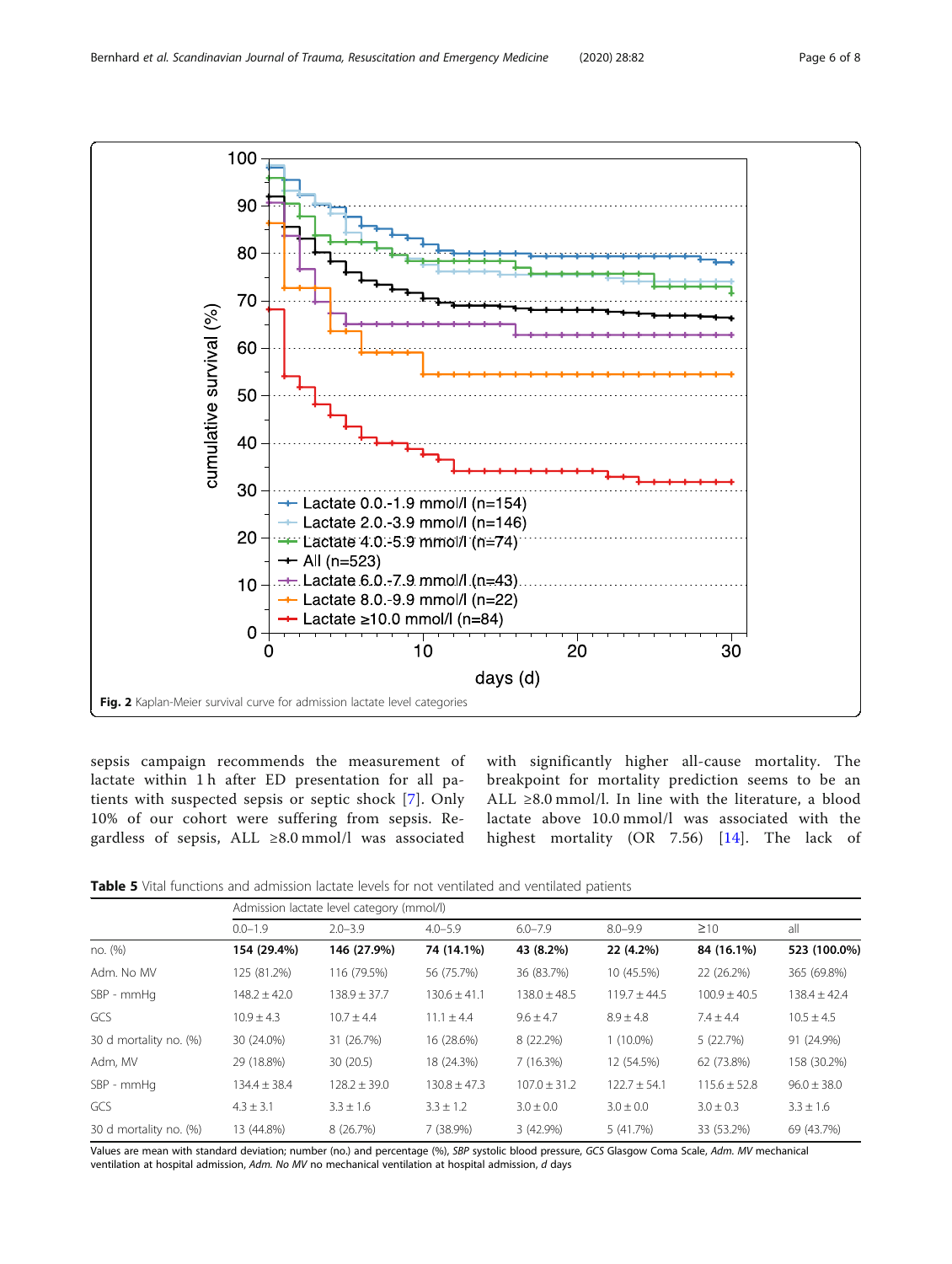<span id="page-6-0"></span>

significance for lower lactate categories may also be due to the size of our cohort.

The strength of our study is that blood lactate was measured immediately after hospital admission during the resuscitation room course. In this regard, the recommendation of the surviving sepsis campaign was fulfilled [[7\]](#page-7-0), which is important because delayed resuscitation in patients with elevated lactate is associated with significantly increased risk of death [[15](#page-7-0), [16](#page-7-0)].

Blood lactate measurements are useful for risk assessment and for predicting in-hospital mortality in a diverse population  $[13]$ . In line with the retrospective study by Haas et al. [[14\]](#page-7-0) in a large cohort of un-selected ICU patients, severe hyperlactatemia was associated with extremely high mortality. These authors found a high mortality in patients suffering from a broad spectrum of medical disease (e.g. mesenteric ischemia, liver failure, cardiogenic shock, sepsis, cardiopulmonary resuscitation) and hyperlactatemia, especially when there was no marked lactate clearance within 12 h [\[14\]](#page-7-0). The breakpoint of mortality in this retrospective study was a hyperlactatemia ≥10 mmol/l.

One target of the recommendations of the surviving sepsis campaign is to normalize lactate in patients with elevated lactate. Due to the empirical nature of the presented investigation, we did not evaluate the lactate clearance and its effect on outcome. However, lactate clearance may be associated with improved outcome in heterogeneous ICU and ED patients [[8,](#page-7-0) [17](#page-7-0), [18](#page-7-0)].

Our study has several clinical implications. Firstly, elevated ALL is a surrogate parameter of adverse clinical outcome, and this may be helpful for risk stratification in critically ill patients admitted to the resuscitation room. Thereby, ALL may be a rapidly available, reliable and inexpensive tool to identify at-risk patients in the

early period of ED management. Secondly, our findings supported the existing evidence that elevated ALL is associated with higher mortality in critically ill patients. Our results determine that elevated ALL should be taken into account not only when treating septic patients, but when treating all other critically ill patients. To clarify, ALL is not a "stand alone", "one-fits all" or "the one and only" parameter, and successful treatment is dependent upon a variety of clinical and preclinical parameters ('decision bundle'). However, ALL may be a valuable first step in the diagnostic process. It is worth mentioning that elevated ALL are also observed in patients without hypotension or cardiac arrest (e.g. occult shock). It should be kept in mind, that in line with the literature, patients with normal ALL may be critically ill [\[19](#page-7-0)]. Other factors aside from existing deterioration of microcirculatory (e.g. persisting cellular hypoperfusion) may have contributed to elevated lactate levels in ED patients, such as liver failure, temporary high adrenaline levels, or alcohol intake [\[13\]](#page-7-0).

# Limitations

This study has a single-centre design with all its wellknown limitations. However, despite the high number of included patients, the patient cohort showed a broad spectrum of patient diagnoses. However, our study presented a general un-selected, non-trauma cohort of critically ill patients, which represented the real-life situation in the ED. The fact that significant results were reached only for ALL  $\geq 8.0$  mmol/l in the present investigation should not lead to the interpretation that a lower ALL is not associated with mortality. If more patients were included, a finer resolution of the association between the lactate and mortality could have been possible. However that was limited by the format of the study and